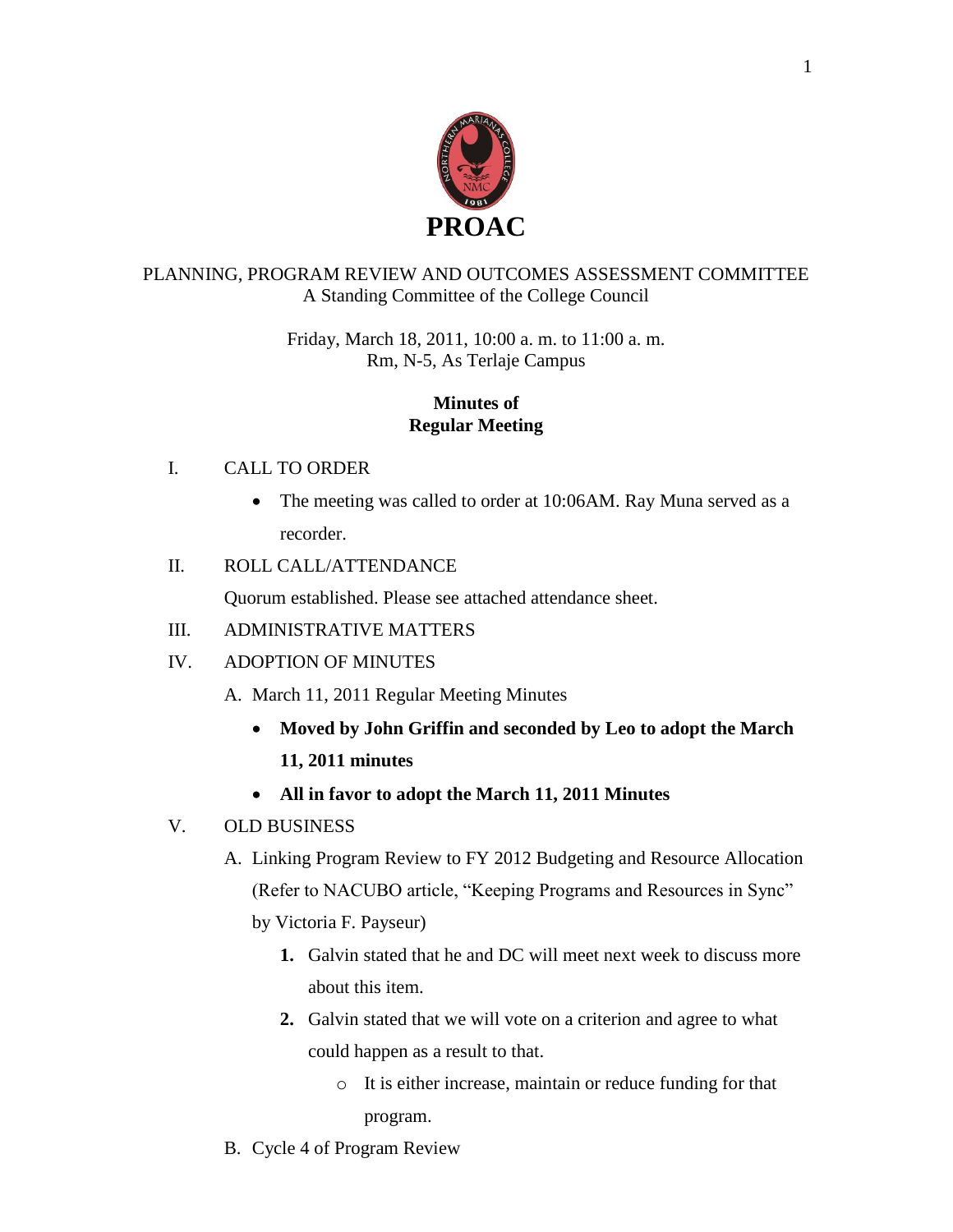#### **Compliance Matrix—Update**

- Keane s referred all PROAC members to the NMC Compliance Matrix as of 3/17/11.
- Keane discussed the two documents.
- Joe stated that Early Childhood and Related Services are inactive.
- Galvin asked Keane if he can list the last training date of each program.
- Galvin suggested having a different color that represents a different month.
- **Form 2 Committee—Update**
- Randall stated no programs are in an organizational chart and only departments.
- Randall stated that departments receive a budget rather than program.
- Randall recommended that we should have a Form II for a department rather than program.
- Lisa stated that each program is unique in their own way and that's why Form II is submitted through programs rather than departments.
- Galvin suggested that everyone look at the big picture to distinguish the difference between department and program.
- Galvin stated that he does not want to vote on this item now because there was a reason why programs submit a Form II rather than a department.
- Randall stated there was a section on planning and they were wondering if that should be there.
- Randall asked how can a program measure up to the current plan.
- Galvin asked how does a program link to the mission and how does a program link to the Strategic Plan?
- Galvin stated that programs linked their outcomes to the strategic plan.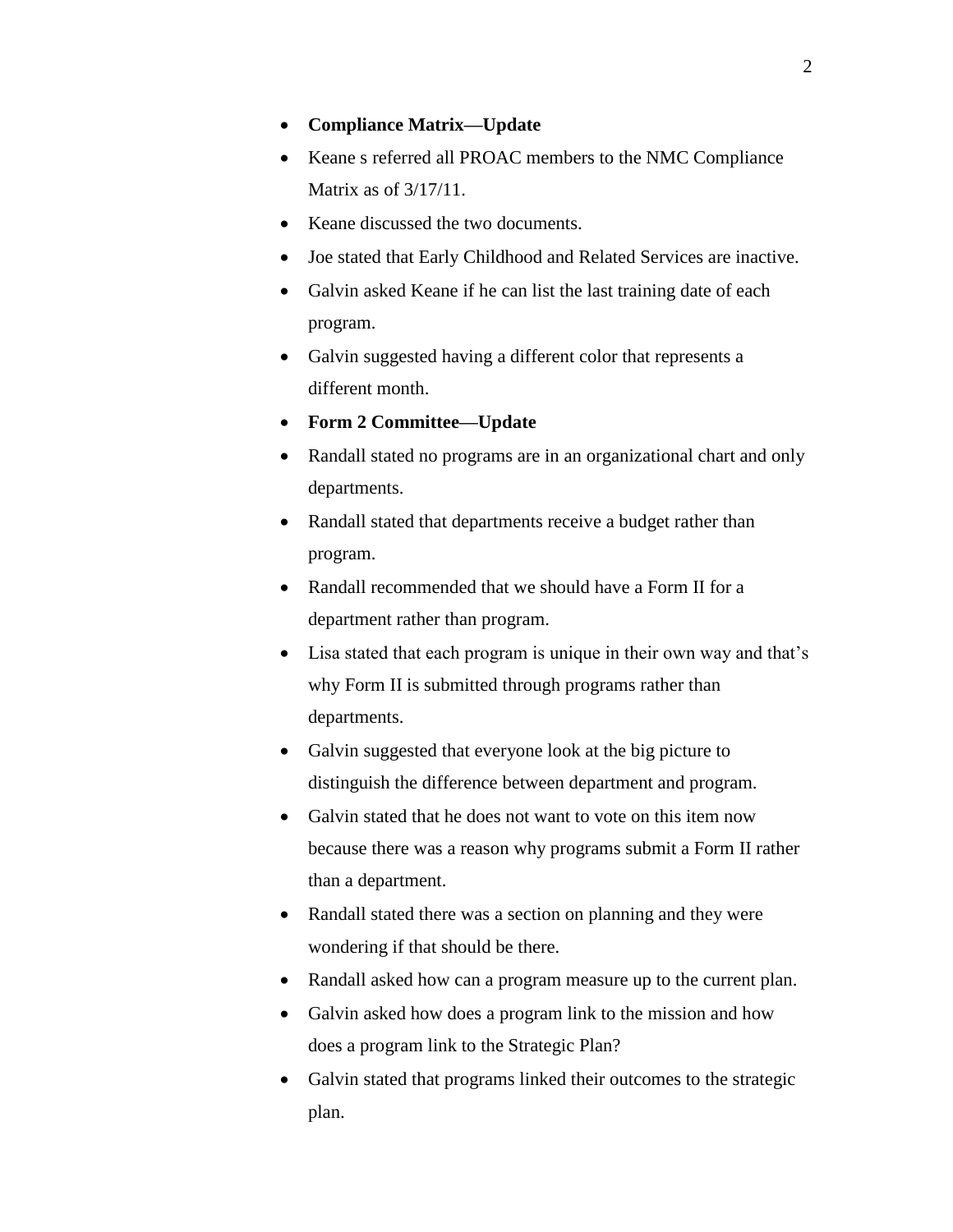- Galvin suggested having programs create their plan and performance measures for that plan.
- Adding programs/bodies/offices back on to the Form 1 compliance matrix
- **John Griffin and seconded by Leo moved Motion to put CFAO, three deans, and Presidents office in Form 1.**
- **All in favor to put CFAO, three deans, and the President's office in Form I.**
- **John Griffin motion and seconded by Leo to have governance bodies submit a Form I.**
- **All in favor to have all governance bodies in Form I.**
- **Randall moved and seconded by John Griffin to recommend the Board of Regents be placed on Form I.**
- **All in favor to recommend that the Board of Regents submit a Form I.**
- **John Griffin motioned and seconded by Dave to recommend that the Board of Foundation submit a Form I.**
- **Motion fails.**
- Recommendations from 2010 Composite Report

#### VI. NEW BUSINESS

- A. Recommendations from the Composite Report
	- 1. Galvin jumped straight down to new business.
	- 2. Galvin read recommendation 11 from the Composite Report.
	- 3. Randall asked if we could send our Form II's to other Community Colleges for review.
	- 4. Galvin stated that it would be good to start with Academic programs.
	- 5. Galvin stated that the Business Department is the perfect place to start.
	- 6. John Griffin stated that he will speak to Larry.
	- 7. Galvin read recommendation 12 from the Composite Report.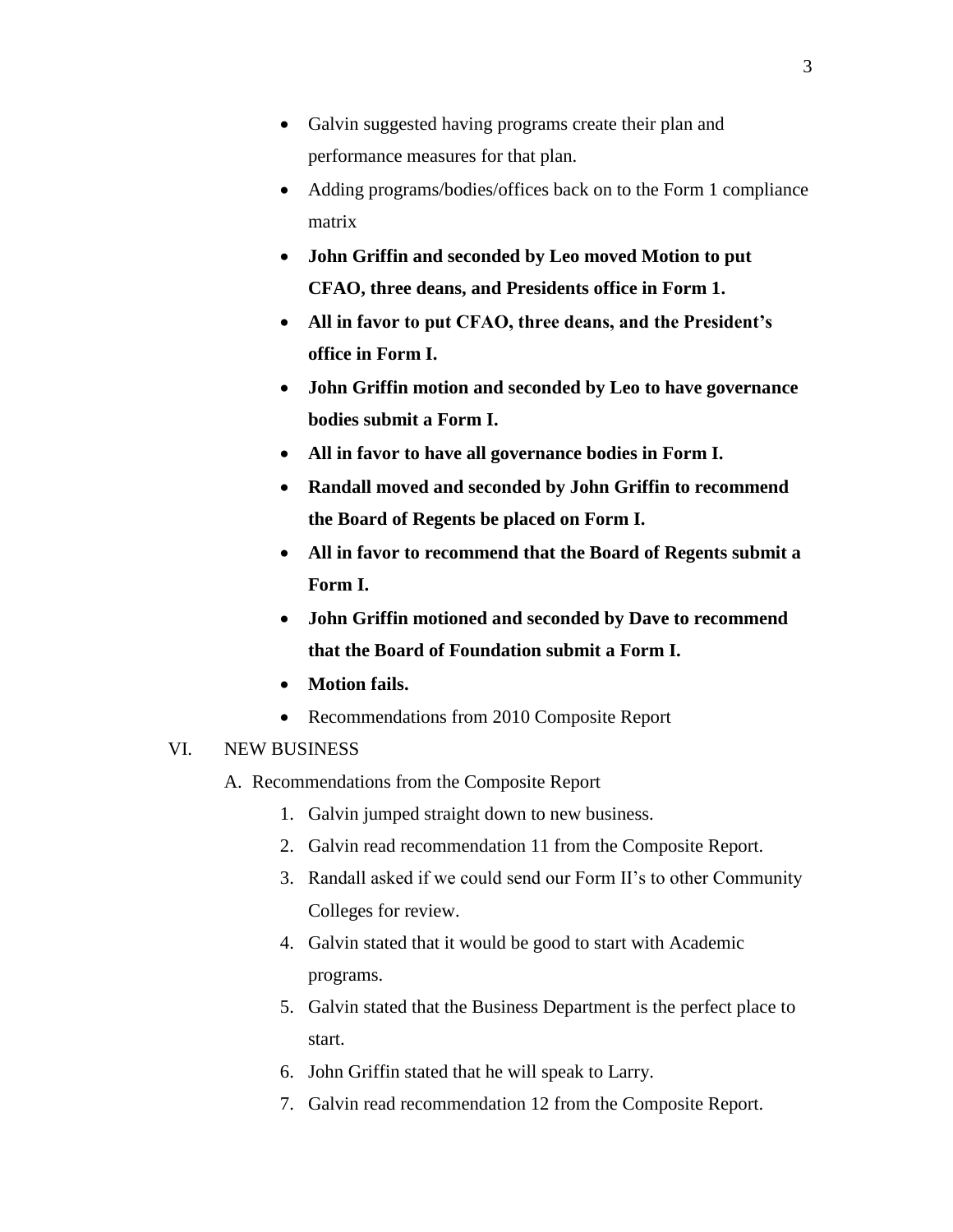- 8. Galvin read recommendation 13 from the Composite Report and stated it was done.
- 9. Galvin read recommendation 14 from the Composite Report.
- 10. Galvin read recommendation 15 from the Composite Report.
	- o Randall stated that this recommendation would allow employees undergo training.
	- o Leo stated that in his previous training, the facilitator recommended that students must have a syllabus and it would help if instructors had a syllabus to refer to.
	- o Galvin stated that he would create a syllabus draft.

#### VII. OTHER MATTERS

- **McREL**
	- o Leo stated that researchers are here Tuesday, Thursday, and Friday and working with PSS on curriculum and teacher assessment.
	- o Leo stated that their presenters are interested in presenting here in NMC.
	- o Leo stated that it's on March 22, 2011, 10:00AM and in N5.
	- o Galvin stated that this is a great opportunity for instruction.

#### *VIII. What impact did today's dialogue and/or work have on student learning?*

- a. Galvin stated that members e-mail him 2-3 things that today's discussion impacted student learning
- IX. ADJOURNMENT

The meeting was adjourned at 11:00AM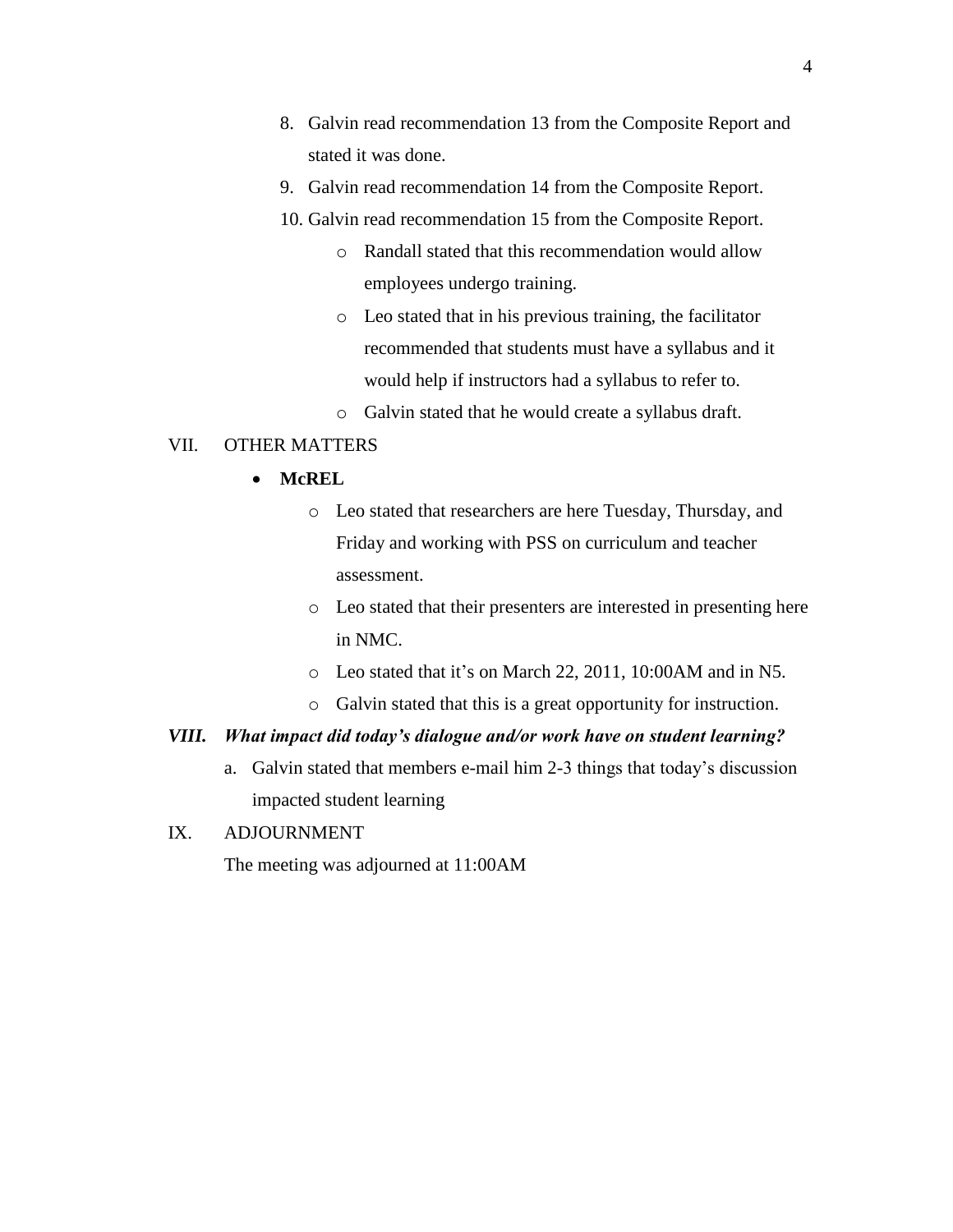# **PROAC**

# **Regular Meeting/Work Session**

**Date: 03/18/11 Day: Friday Time: 10:00AM to 11:00AM Place: N5**

### **ATTENDANCE SHEET**

|     | <b>NAME</b>                                               | TITLE                                                        | <b>SIGN/INITIAL</b> |  |  |
|-----|-----------------------------------------------------------|--------------------------------------------------------------|---------------------|--|--|
| 1.  | <b>Galvin Guerrero</b>                                    | Director of Institutional Effectiveness<br>(PROAC Chair)     | <b>PRESENT</b>      |  |  |
| 2.  | <b>Antonio Tiples</b>                                     | Student (Appointed by<br><b>ASNMC</b> )/ASNMC Vice President |                     |  |  |
| 3.  | <b>Lorraine Cabrera</b>                                   | <b>Interim NMC President</b>                                 |                     |  |  |
| 4.  | <b>Barbara Merfalen</b> (Joe Peters<br>served as a proxy) | Dean of Academic Programs and<br>Services                    | <b>PRESENT</b>      |  |  |
| 5.  | <b>Leo Pangelinan</b>                                     | Dean, Student Services                                       | <b>PRESENT</b>      |  |  |
| 6.  | Dave Attao                                                | Acting Dean, Community Programs and<br>Services              | <b>PRESENT</b>      |  |  |
| 7.  | Dawn Chrystal Revilla                                     | Acting, Chief Financial and<br>Administrative Officer        | <b>PRESENT</b>      |  |  |
| 8.  | <b>Jennifer Barcinas/ Martin</b><br><b>Mendiola</b>       | Staff Representative, Rota Instructional<br><b>Site</b>      | <b>PRESENT</b>      |  |  |
| 9.  | Maria Aguon/<br><b>Rose Lazarro</b>                       | Staff Representative, Tinian<br><b>Instructional Site</b>    |                     |  |  |
| 10. | <b>John Jenkins</b>                                       | Faculty Representative, School of<br>Education               | <b>PRESENT</b>      |  |  |
| 11. | Dr. John Griffin                                          | Vice President of the Faculty Senate                         | <b>PRESENT</b>      |  |  |
| 12. |                                                           | Faculty Member (Appointed by<br><b>Faculty Senate)</b>       |                     |  |  |
| 13. | Dr. Eric Belky                                            | Faculty Member (Appointed by<br><b>Faculty Senate)</b>       |                     |  |  |
| 14. | <b>Matt Pastula</b>                                       | Faculty Member (Appointed by<br><b>Faculty Senate)</b>       | <b>PRESENT</b>      |  |  |
| 15. | <b>James Kline</b>                                        | Faculty Representative, Academic<br>Council                  |                     |  |  |
| 16. | <b>Randall Nelson</b>                                     | Vice President of the Staff Senate                           | <b>PRESENT</b>      |  |  |
|     | <b>OTHERS PRESENT</b>                                     |                                                              |                     |  |  |
|     | <b>Keane Palacios</b>                                     | PM, OIE                                                      | <b>PRESENT</b>      |  |  |
|     | Ray Mafnas Muna                                           | PC, OIE                                                      | <b>PRESENT</b>      |  |  |
|     | Lisa Hacskaylo                                            | IR, OIE                                                      | <b>PRESENT</b>      |  |  |